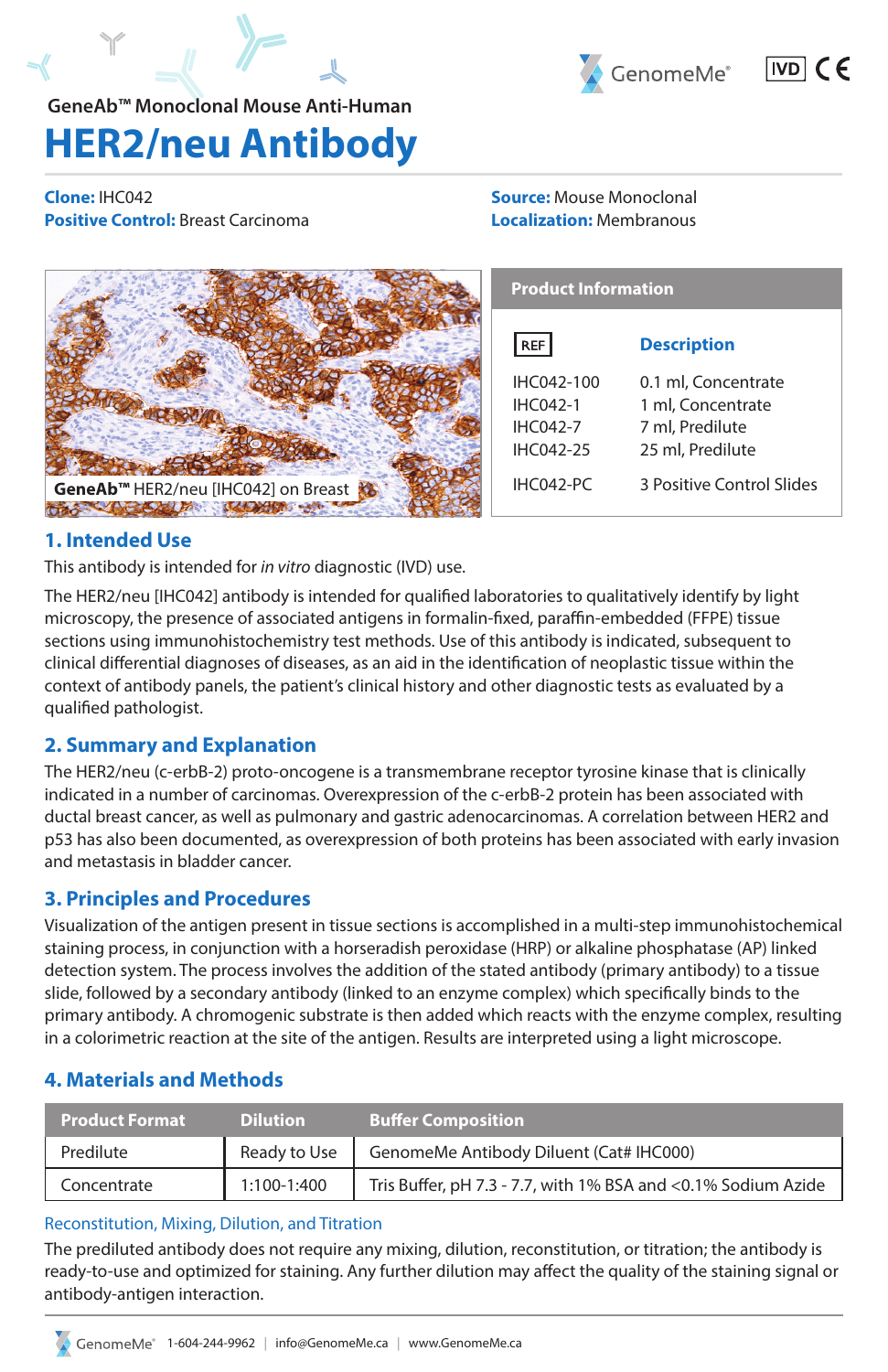The concentrated antibody requires dilution using an Antibody Diluent Buffer, to the recommended working dilution range listed in the table above, prior to use.

#### Storage and Handling

#### Store at 2-8°C.

To ensure stability, immediately replace vial back in the refrigerator after each use. When stored correctly, the antibody is stable until the expiry date indicated on the label.

Positive and negative controls should be concurrently run with tissue specimens, to enable identification of any inadequacies with the antibody or reagents. If antibody stability issues are suspected, please contact GenomeMe Customer Service at **info@genomeme.ca**.

#### Specimen Collection and Preparation for Analysis

Each tissue section should be fixed with 10% neutral buffered formalin, cut to the applicable thickness (4µm), and placed on a glass slide that is positively charged. The prepared slide should then be baked for a minimum of 30 minutes in a 53-65°C oven (do not exceed 24 hours).

*Note:* Performance evaluation has been shown on human tissues only. Variable results may occur due to extended fixation time or variations in tissue preparation.

#### Material Required but not Provided

The following materials are required but are not provided:

- a) Detection system (ie. BOND Polymer Refine Detection Kit or UltraView Universal DAB Detection Kit)
- b) Chromogen (ie. DAB Substrate Kit)
- c) IHC wash buffer and blocking solution
- d) Hematoxylin or other counterstaining reagents
- e) Ethanol or reagent alcohol, xylene or xylene substitute and mounting medium
- f) Antibody diluents
- g) Positive and negative control tissue

## **5. Instructions For Use**

#### Recommended Staining Protocols for HER2/neu [IHC042] antibody:

#### *Automated Staining with Leica Biosystems Bond-MAX Platform:*

This primary antibody has been optimized and validated using the Leica Bond-MAX Fully Automated IHC & ISH Stainer, applying IHC Protocol F. Antibody concentrate dilution range is 1:100-1:400.

The following edits are recommended for the protocol:

- a) Marker Incubation Time: 30 minutes
- b) Heat-induced epitope retrieval (HIER) is recommended using Leica Bond ER Solution 2 for 20-30 minutes.
- c) Move Peroxide Block step to after Polymer and before Mixed DAB Refine.

#### *Automated Staining with Ventana BenchMark ULTRA Platform:*

This primary antibody has been optimized and validated using the Ventana BenchMark ULTRA IHC/ISH System. Antibody concentrate dilution range is 1:100-1:200.

Recommended protocol parameters are as follows:

- a) Detection Kit: UltraView DAB IHC
- b) Pretreatment Protocol: CC1 32-64 minutes, 100**°**C
- c) Primary Antibody: 32 minutes, 36**°**C

For all other automated IHC staining systems, refer to the corresponding user manual for specific instructions.

#### *Manual Use:*

- 1. **Pretreatment:** Perform heat-induced epitope retrieval (HIER) at pH 9 for 10 to 30 minutes.
- 2. **Blocking:** If HRP is used, block with peroxidase blocking solution for 10-15 minutes at room
- temperature. Replace with alkaline phosphatase blocking solution if an AP system is used.
- 3. **Primary Antibody:** Apply and incubate antibody for 30-60 minutes at room temperature or overnight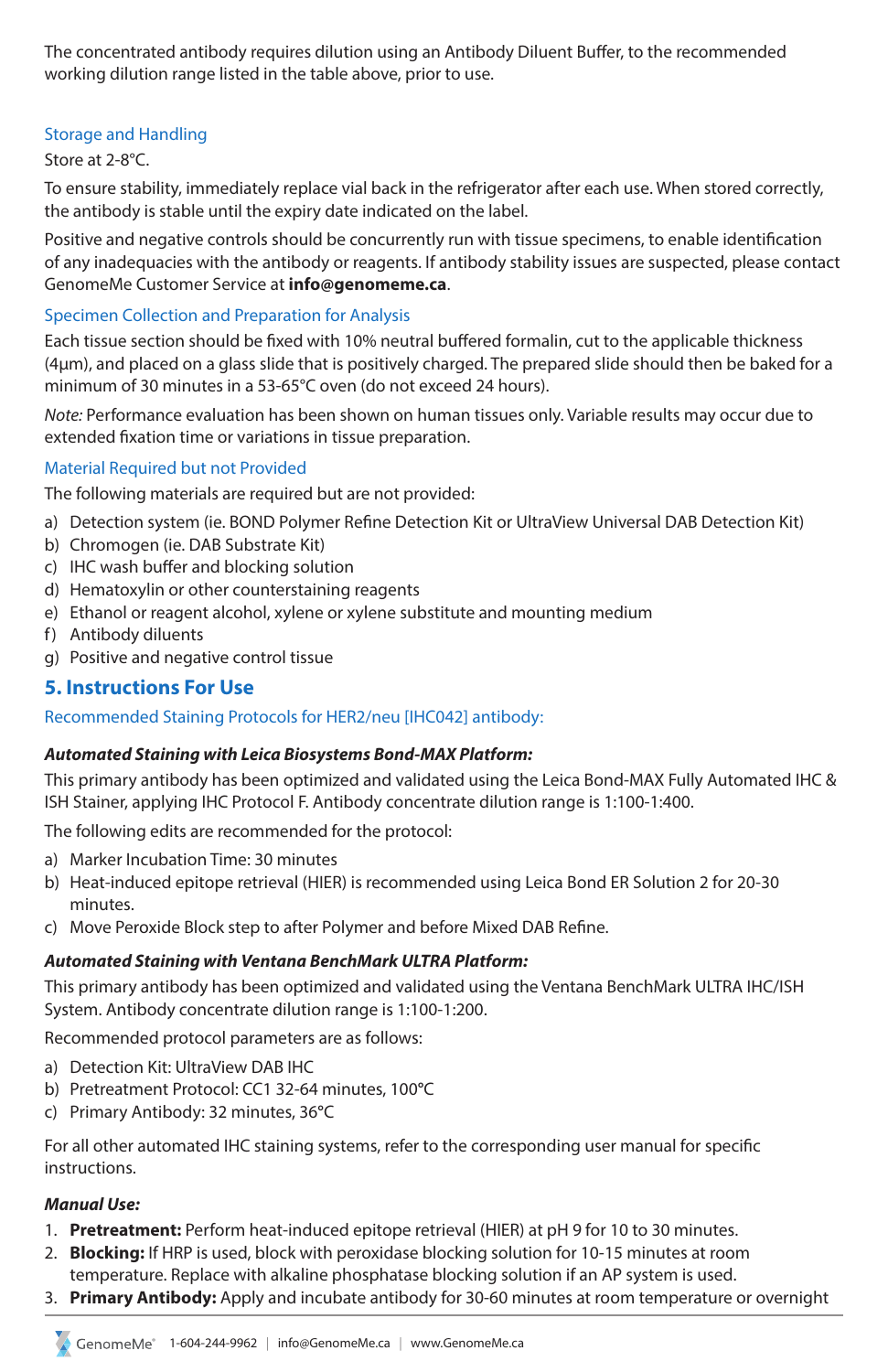at 4°C.

- 4. **Secondary Antibody:** Apply and incubate for 20-30 minutes at room temperature.
- 5. **Substrate Development:** Apply and incubate with DAB or Fast Red for 5-10 minutes at room temperature.
- 6. **Counterstaining:** Counterstain with hematoxylin for 0.5-5 minutes, based on the hematoxylin used. Rinse with distilled water and bluing solution for 30 seconds.
- 7. Dehydrate and apply coverslip.

## **6. Quality Control Procedures and Interpretation of Results**

The immunohistochemical staining process results in a colorimetric reaction at the site of the antigen, localized by the primary antibody. A qualified pathologist must interpret the tissue specimen results only after the positive and negative control tissues have been analyzed. It is recommended to include a set of tissue controls with each staining run to monitor for antibody, tissue, and reagent performance.

Tissue sections may contain both positive and negative staining elements. In these cases and where applicable, these sections may serve as both the positive and negative tissue control.

#### Positive Control Tissue

A positive control tissue should be processed in the same manner as the specimen and run with each test condition to provide control for variables such as tissue processing, fixation, and staining. It should function to provide validity to the specimen results obtained and can consist of fresh autopsy, biopsy, or surgical tissue.

Once stained, the positive control tissue should analyzed first to ensure that the antibody and all reagents are performing as intended. Counterstaining will result in a blue coloration, which may range from pale to dark depending on the length of the incubation time and potency of the hematoxylin. If positive staining is not observed, the positive control tissue must be deemed invalid and the results obtained with the tissue specimen must also be treated as such.

#### Negative Control Tissue

Some tissue sections can also function as an internal negative control due to the diversity of staining elements present. This, however, should first be confirmed by the user. Tissue components that do not stain should demonstrate an absence of specific staining. If specific staining is observed, the negative control tissue must be deemed invalid and the results obtained with the tissue specimen must also be treated as such.

#### Tissue Specimens

Tissue specimens should only be analyzed after the positive and negative control tissues have been deemed valid. Negative staining indicates that the antigen was not detected in the tissue while positive staining represents the presence of the antigen.

A tissue section stained with hematoxylin and eosin should be used to analyze the morphology of the tissue specimen and verified by a qualified pathologist.

#### Peformance Characteristics

This antibody has been validated by immunohistochemistry using a FFPE human tissue microarray comprised of different types of normal and cancerous tissues. Positive staining was observed in the neoplastic cells of one out of four breast cancer tissues and stomach cancer tissue. No staining was observed on brain/lung/liver cancer tissues. A representative positive staining image is shown on Page 1.

## **7. Troubleshooting**

- 1. If tissue sections wash off the slide, this may be caused by:
	- a) Slides are not positively charged.
	- b) Inadequate neutral-buffering of the formalin used for the fixation process.
	- c) A thick tissue section.
	- d) Inadequate drying of the tissue section prior to staining.
- 2. If the positive control tissue exhibits negative staining, this may be due to:
	- a) An issue with the primary antibody or one of the secondary reagents.
	- b) Improper collection, fixation or deparaffinization of the tissue section.
	- c) Errors in the IHC staining process.